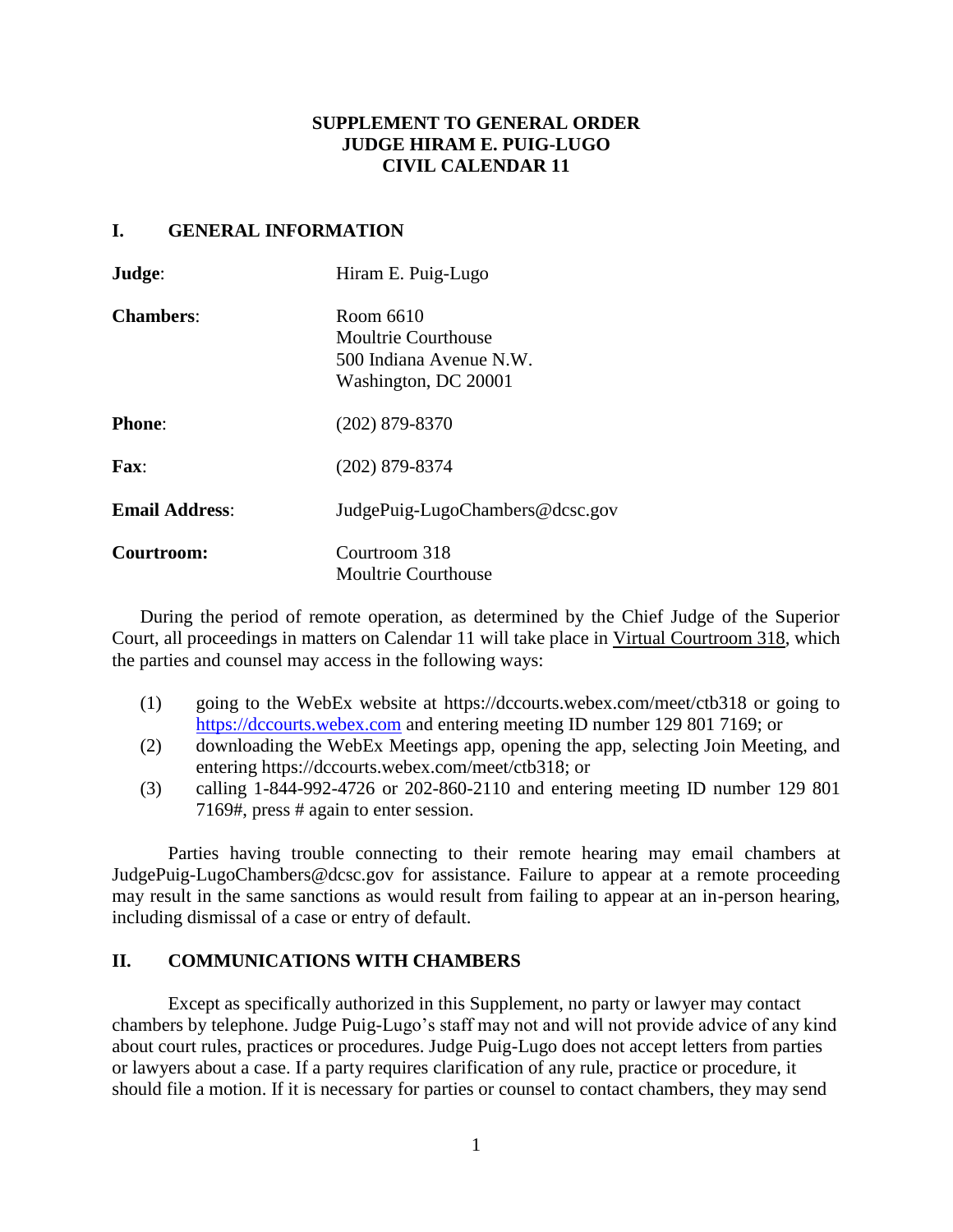an email to all of the law clerks at JudgePuig-LugoChambers@dcsc.gov, copying the other party or parties.

# **III. WEEKLY SCHEDULE**

Unless otherwise directed, matters on Calendar 11 will take place as follows:

Pretrial/Settlement Conferences: Tuesdays, Wednesdays, and Thursdays at 9:30 a.m. and 11:30 a.m. Trials: Mondays through Thursdays from 9:15 a.m. until 4:45 p.m. Scheduling Conferences, Oral Examinations, Ex Parte Proofs, and other matters: Fridays beginning at 9:30 a.m., with three matters set every half-hour Motions Hearings: As scheduled by Chambers.

# **IV. SCHEDULING PRAECIPES**

Notwithstanding the earlier deadline set in Superior Court Rule of Civil Procedure 16(b)(2), Judge Puig-Lugo will approve a Civil Action Form 113 (Praecipe Requesting Schedule Order) submitted up to 9:00 a.m. on the day of the scheduling conference date. In cases in which all parties are represented by counsel and there are no pending motions or other matters requiring the Court's attention, Judge Puig-Lugo strongly encourages attorneys to consult with opposing counsel and submit a CA Form 113 rather than appearing in court for a scheduling conference.

### **V. MOTIONS**

**Consent to motions**: The title of all motions should indicate whether they are opposed or unopposed. Judge Puig-Lugo strictly enforces the requirement in Rule 12-I(a) that, before a party files a motion, it must seek the consent of other parties and include in the motion a certification that the party sought consent. If a party does not include such a certification, Judge Puig-Lugo may summarily deny the motion.

**Proposed order:** Administrative Order 06-17 requires that a party eFiling a motion include as part of the submission a proposed order that can be edited in Microsoft Word. If an attorney does not submit a proposed order in such format, Judge Puig-Lugo may summarily deny the motion.

**Length of filings**: No party may submit a motion and memorandum (or an opposition to a motion and memorandum in support thereof) more than twenty (20) double-spaced pages in length without leave of Judge Puig-Lugo. Judge Puig-Lugo grants leave to file longer documents only upon a showing of good cause. If a party fails to comply with this rule, Judge Puig-Lugo may summarily deny or strike the motion.

**Paper copies**: During the period of remote operation, Judge Puig-Lugo requires parties to provide a paper copy of any filing that exceeds twenty-five (25) pages in length. Parties must mail the paper copy to Judge Puig-Lugo's chambers at the address listed above.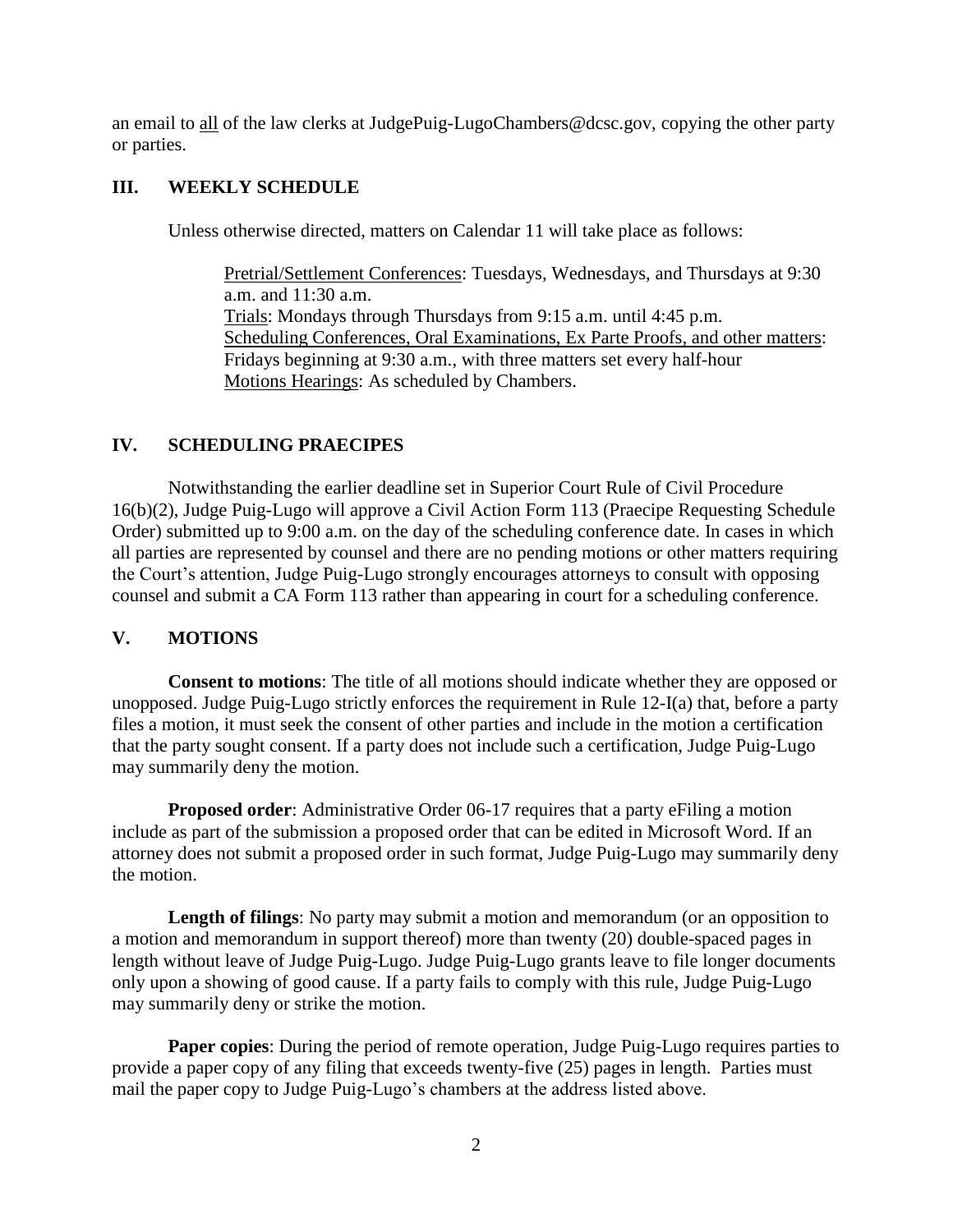**Reply briefs**: Parties who wish to file a reply brief may do so within seven days of the filing of an opposition brief without leave of the Court, unless the Court rules on the motion before the reply is filed. No party may submit a reply to an opposition more than ten (10) doublespaced pages long without leave of Judge Puig-Lugo. Sur-replies may not be filed without leave of Judge Puig-Lugo.

**Motions to reschedule a hearing:** Any motion to reschedule a hearing shall suggest three alternative dates on which all counsel, unrepresented parties, and other necessary parties will be available.

**E-filed motions**: It generally takes up to three business days for the Clerk's Office to process filings. A lawyer or party who has a question about the status of a pending motion should check online at [http://www.dccourts.gov/internet/CCO.jsf,](http://www.dccourts.gov/internet/CCO.jsf) contact the Clerk's Office at (202) 879-1133, or check CaseFileXpress.com.

**Motions to Compel Discovery**: A party filing a motion to compel discovery must comply with the requirements of Superior Court Rules of Civil Procedure 26(h) and 37(a).

**Motions for Default Judgment:** A party filing a motion for default judgment should obtain the affidavit required by the federal Servicemember Civil Relief Act (form 114) no more than 30 days prior to moving for default judgment. The Court has discretion to require parties that submit an affidavit that is dated more than 30 days prior to the filing for default judgment to submit a more recent affidavit.

**Emergency Motions**: Parties should request expedited action only in truly urgent situations. Parties and attorneys should be aware of the requirement of Rule 12-I(e) that the nonmoving party be granted fourteen (14) days within which to file a written opposition. Merely because a party labels a pleading as an "emergency motion" does not mean that the court will act on an expedited basis. A party filing an emergency motion must send a courtesy copy of the motion by email to Judge Puig-Lugo's chambers staff and to the other parties.

#### **VI. PRETRIAL CONFERENCES AND PRETRIAL STATUS HEARINGS**

**Non-party principals**: Any request to excuse a non-party principal from personal attendance at a mediation, pretrial conference, or settlement conference should be made by motion at least two weeks prior to the date of the conference.

**Joint pretrial statements:** Counsel and parties are reminded that Superior Court Rule of Civil Procedure 16(e) requires the filing of a joint pretrial statement no later than one week prior to the pretrial conference. Judge Puig-Lugo may *sua sponte* cancel and continue a pretrial conference if the parties have not timely filed the joint pretrial statement. Parties are requested to submit a copy of the joint pretrial statement to chambers at JudgePuig-LugoChambers@dcsc.gov *in a format that can be edited* (generally Word or Word Perfect). During the period of remote operation, as determined by the Chief Judge of the Superior Court, parties are permitted to participate in remote Rule 16(c) conferences if it is not possible for parties to meet in-person.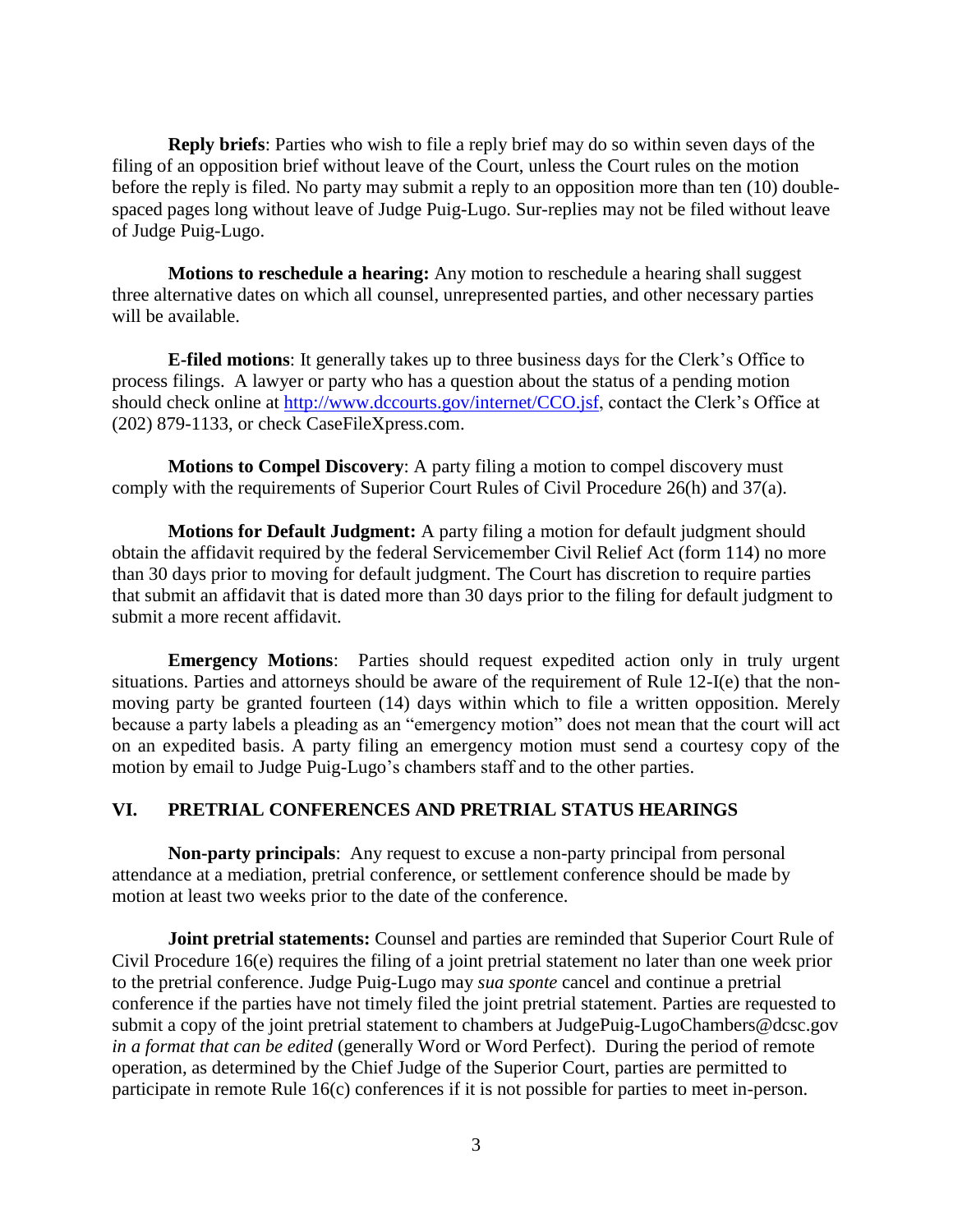**Motions** *in limine*: Judge Puig-Lugo generally rules on motions *in limine* at or prior to the pretrial conference. Pursuant to Superior Court Rule of Civil Procedure 16(d), parties should file motions *in limine* at least three weeks before the pretrial conference, unless the Court grants leave to file them later. Oppositions to such motions should be filed no later than one week prior to the pretrial conference.

**Pretrial status hearing:** At the pretrial conference, the Court will schedule a trial date as well as a trial readiness hearing to occur no later than two weeks prior to trial (and preferably on the Friday immediately prior to trial). At that trial readiness hearing, counsel and unrepresented parties are required to appear and be prepared to discuss voir dire questions and procedures, scheduling concerns, any remaining evidentiary issues, and other matters requiring the Court's attention prior to trial.

**Objections to exhibits**: Trial exhibits will be deemed as admitted unless an objection is made no later than the pretrial conference and resolved no later than the trial readiness hearing.

### **VII. LANGUAGE ACCESS**

The Court provides professional interpreters in all matters, when needed. The parties must notify the Court in advance of any hearing for which an interpreter will be needed. Family members, friends, counsel, or counsel's staff will not be permitted to interpret for parties or witnesses during a hearing.

#### **VIII. MEDIATION**

Parties must attend mediation sessions unless a motion is filed to vacate or change the mediation date. Where a party fails to appear for mediation, chambers may issue an order for the party that did not appear to show cause why it should not be sanctioned for its failure to appear. The order will give the party the options of paying the mediation fees expended to the Court Registry or appearing in court for a hearing on the order to show cause. Where both parties fail to appear, each party will be provided the same options.

### **IX. VIRTUAL COURTROOM PROTOCOL**

**Guidelines**: When entering the virtual courtroom (by dialing in on a phone, or signing in through the website or app), the party should not attempt to speak because another hearing may be underway. Each party should be automatically muted by the courtroom clerk when you first arrive. If you are using the WebEx website or the app, you may check in with the courtroom clerk using the "chat" function. If you are on a telephone, you should wait for your case to be called.

**Exhibits**: If a party or counsel intends to rely on exhibits or other documents during the hearing, the party or counsel shall e-mail the exhibits to the Court at [JudgePuig-](mailto:JudgePuig-LugoChambers@dcsc.gov)[LugoChambers@dcsc.gov,](mailto:JudgePuig-LugoChambers@dcsc.gov) copying all sides, no later than 5:00 p.m. the day before the hearing. The party or counsel must also file the exhibits on the docket using the CaseFileXpress system